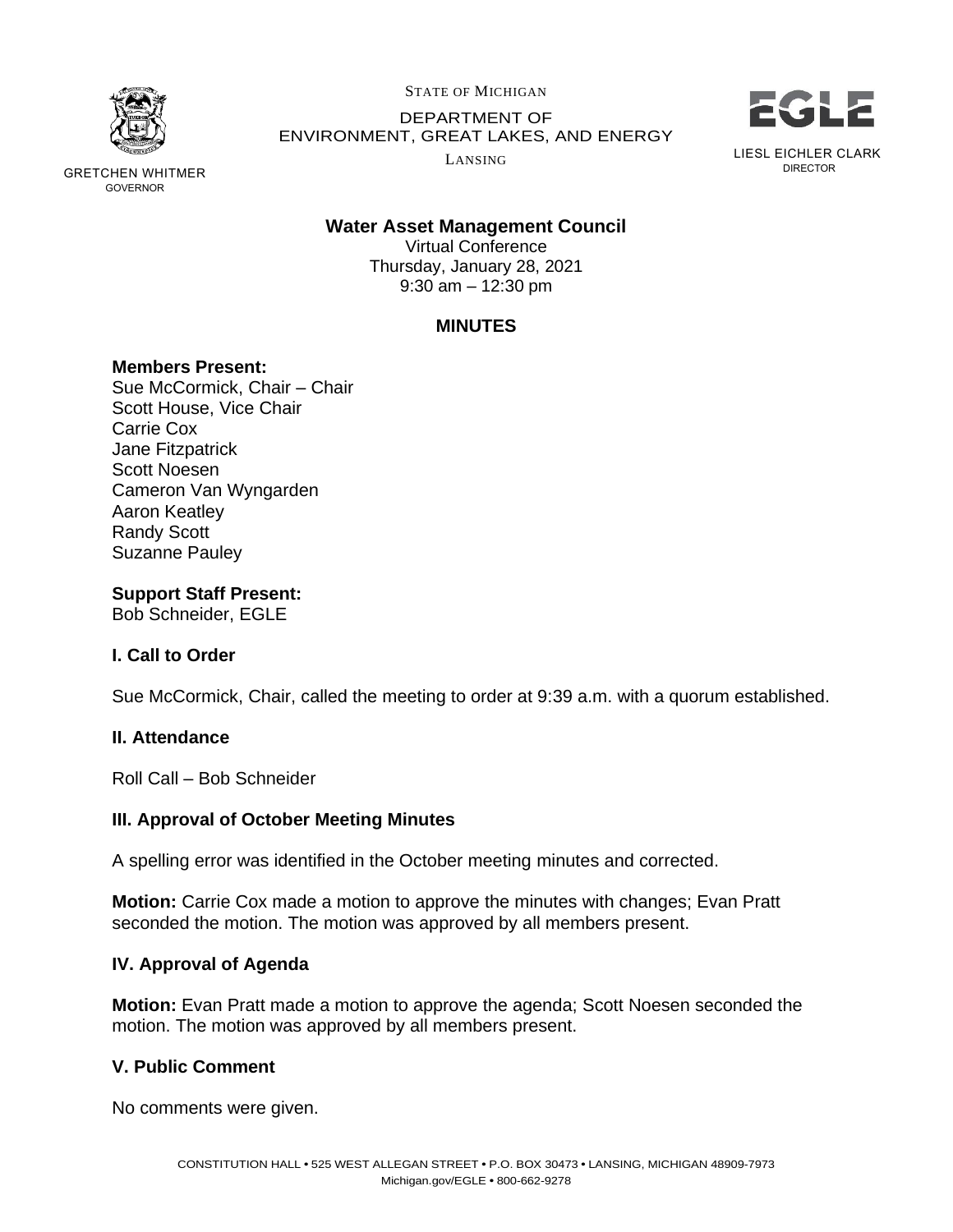# **VI. MIC appointments**

Evan Pratt, who was appointed to sit on the MIC nomination committee, reported that MIC had reappointed Sue McCormick, Scott House and Scott Noesen to the WAMC. It was noted, that in the current environment, MIC was seeking consistency of WAMC members, which would be critical in order to guide existing projects through to their finish.

## **VII. Approval of MIC Integrated Definition List**

Scott House went over the process to develop MIC Integrated definition list. A few suggestions were made to the list. It was decided to provide feedback to the MIC for further discussion for the MIC meeting the following week. A vote to approve the MIC Integrated list would come at a subsequent meeting after MIC's finalizing the list.

## **VIII. MIC Update**

Jessica Moy appreciated the WAMC involvement with the preparation of the MIC Integrated list and assisting in the reappointments of WAMC members. The MIC Project Portal will be going live in the next month. The Asset Management Readiness Assessment Scale continues to collect data on a statewide basis. Jessica thanked EGLE for their assisted in this effort. MIC will be rolling out a certification program on asset management called AM Champions Program. Jessica is seeking a WAMC member, affiliate or staff person to help MIC review content for the certification program and a person to participate in the training for the certification program. Jessica will provide more information on this at a later date.

# **IX. Election of Council positions**

Evan Pratt opened the floor to anyone interested in the elected officer positions.

**Motion:** Evan Pratt made a motion to nominate Sue McCormick as Chairperson and Scott House as Vice Chair. Cameron Van Wyngarden seconded the motion. The motion was approved by all members present.

After the election, a few housekeeping details were discussed:

- 1) EGLE now recommends that council members discontinue use of their state emails and instead use member's business emails for WAMC correspondence. Members are encouraged to set up a WAMC folder in their email service designated for WAMC emails – both incoming and outgoing. Sue also recommended that all WAMC correspondence be preceded with the acronym WAMC to identify emails as such;
- 2) WAMC will consider reconvening the Bylaws committee in the coming year. EGLE will provide recommendations to WAMC on possible changes to the Bylaws;
- 3) WAMC reviewed the proposed 2021 meeting schedule. The meeting schedule will be published on the WAMC website.

### **X. Review of Survey roll out schedule**

The survey timeline was discussed. EGLE will provide more detail on the proposed webinars/tutorials for the March meeting.